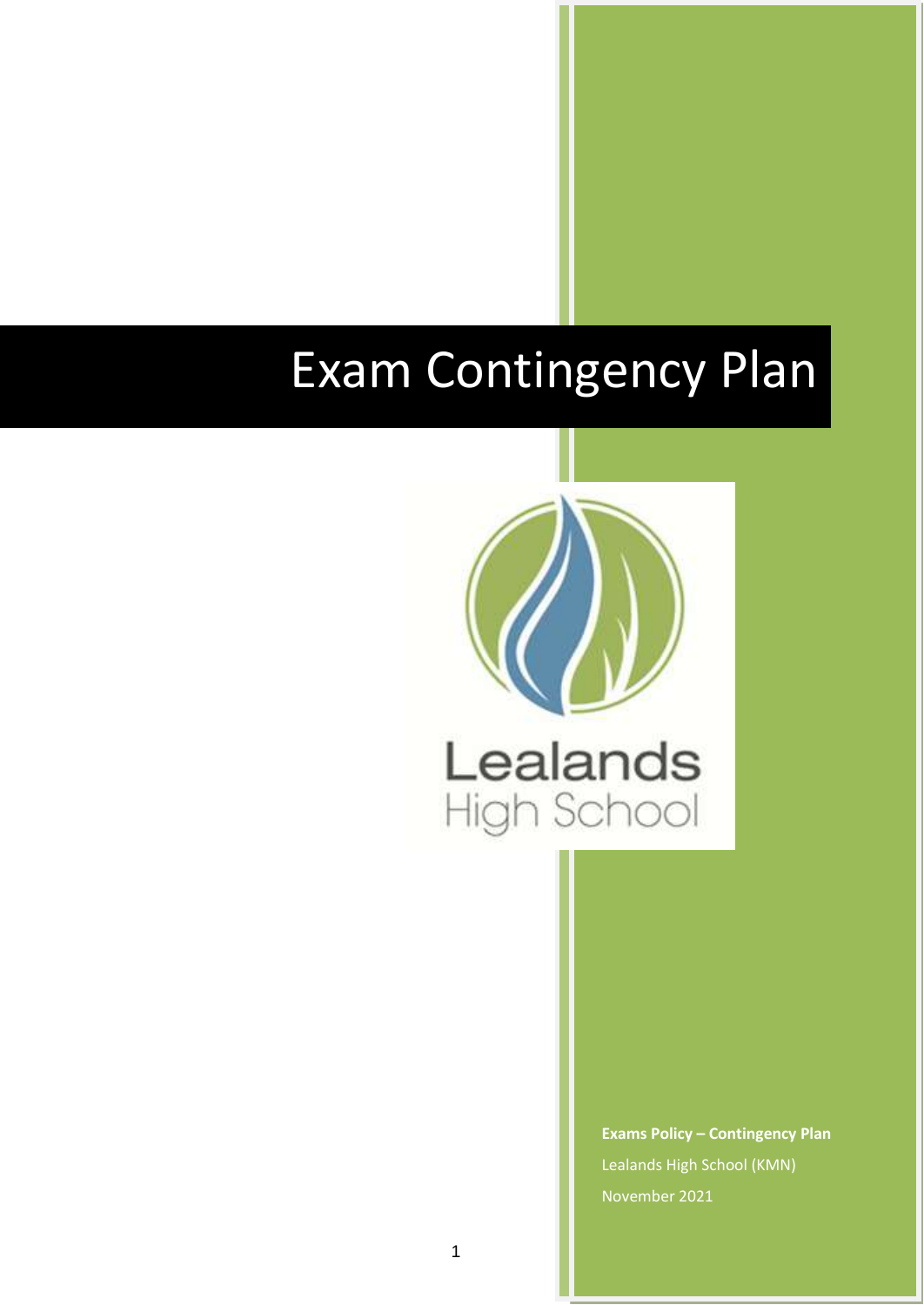## **Exam Contingency Plan**

### **Contents**

| 1. | Exam officer extended absence at key points in the exam process (cycle) 4          |  |
|----|------------------------------------------------------------------------------------|--|
| 2. |                                                                                    |  |
| 3. | Director of Subject staff extended absence at key points in the exam cycle6        |  |
| 4. | Invigilators - lack of appropriately trained invigilators or invigilator absence 6 |  |
| 5. | Exam rooms - lack of appropriate rooms or main venues unavailable at short notice7 |  |
| 6. |                                                                                    |  |
| 7. |                                                                                    |  |
| 8. |                                                                                    |  |
| 9. | Candidates unable to take examinations because of a crisis – centre remains open 8 |  |
|    |                                                                                    |  |
|    |                                                                                    |  |
|    |                                                                                    |  |
|    |                                                                                    |  |
|    |                                                                                    |  |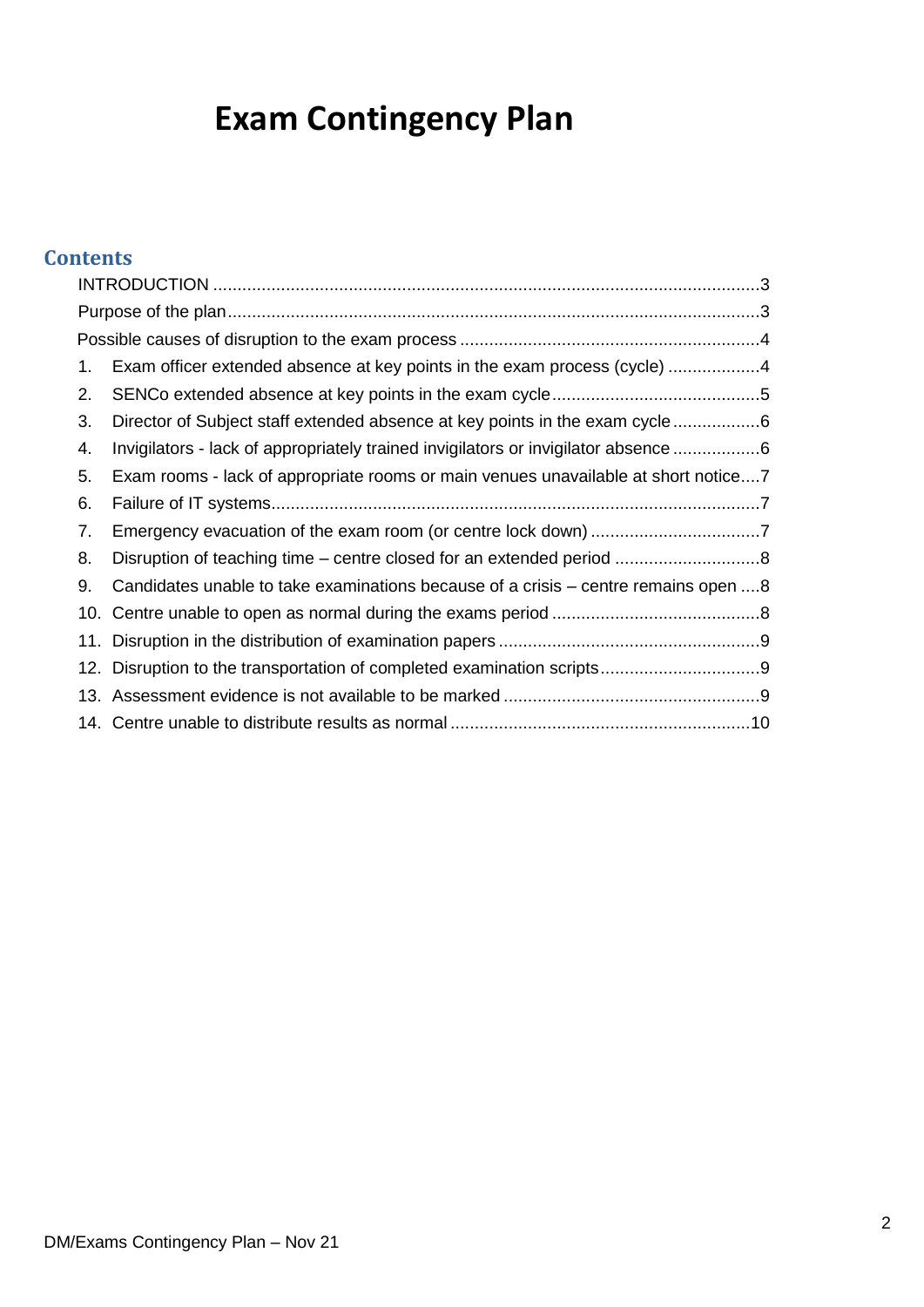#### <span id="page-2-0"></span>**INTRODUCTION**

Lealands High School policies are designed to support the school ethos, aims and vision. Lealands is a positive learning community which is fully inclusive to ensure equality of opportunity for all.

Our aims are outlined in our Home School Agreement.

#### **Our aims:**

#### **Excellence in everything we do Everyone has responsibility Respect for all** • To prepare young

people for life and a positive future

• To ensure that school is

- Everyone achieves success and makes excellent progress
- We all continually improve what we do and work hard
- We care about being the best we can be and getting the best out of those around us
- To help and support others to grow and succeed

a safe place

- Everyone is valued for their contribution
- All are cared for and supported so that needs are met
- We recognise and celebrate the talents, gifts and uniqueness of every individual

In order to achieve these aims students, parents and the school need to work in partnership.

#### **Our vision is to be:**

*Everyone achieves excellence, demonstrates respect for all and takes responsibility for their own actions, while helping others to be successful.*

We strive to achieve this vision in all that we do and staff, students, parents, governors, other school stakeholders and partners are all an important part of making this happen.

#### <span id="page-2-1"></span>**Purpose of the plan**

This plan examines potential risks and issues that could cause disruption to the exams process. By outlining actions/procedures to be invoked in case of disruption it is intended to mitigate the impact these disruptions have on our exam process.

Alongside internal processes, this plan is informed by the *Exam system contingency plan: England, Wales and Northern Ireland*.

This plan is compliant with the JCQ regulation (section 5.3, *General Regulations for Approved Centres*) that the centre *has in place a written examination contingency plan which covers all aspects of examination administration. This will allow members of the senior leadership team to act immediately in the event of an emergency or staff absence*.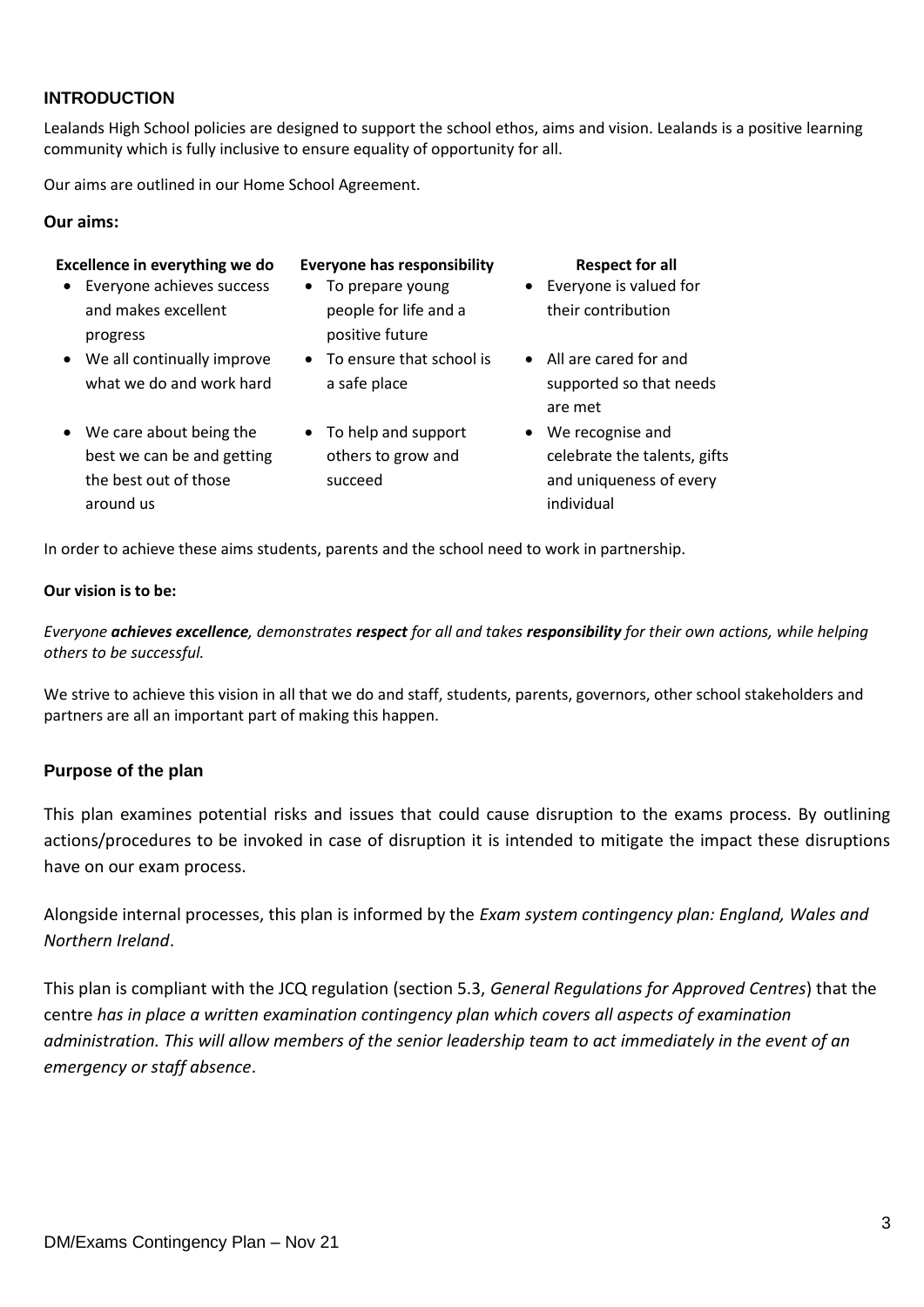#### <span id="page-3-0"></span>**Possible causes of disruption to the exam process**

#### <span id="page-3-1"></span>**1. Exam officer extended absence at key points in the exam process (cycle)**

#### Criteria for implementation of the plan

*Key tasks required in the management and administration of the exam cycle not undertaken including:*

*Planning*

- *annual data collection exercise not undertaken to collate information on qualifications and awarding body specifications being delivered*
- *annual exams plan not produced identifying essential key tasks, key dates and deadlines*
- *sufficient invigilators not recruited*

#### *Entries*

- *awarding bodies not being informed of early/estimated entries which prompts release of early information required by teaching staff*
- *candidates not being entered with awarding bodies for external exams/assessment*
- *awarding body entry deadlines missed or late or other penalty fees being incurred*

#### *Pre-exams*

- *invigilators not trained or updated on changes to instructions for conducting exams*
- *exam timetabling, rooming allocation; and invigilation schedules not prepared*
- *candidates not briefed on exam timetables and awarding body information for candidates*
- *confidential exam/assessment materials and candidates' work not stored under required secure conditions*
- *internal assessment marks and samples of candidates' work not submitted to awarding bodies/external moderators*

#### *Exam time*

- *exams/assessments not taken under the conditions prescribed by awarding bodies*
- *required reports/requests not submitted to awarding bodies during exam/assessment periods, for example very late arrival, suspected malpractice, special consideration*
- *candidates' scripts not dispatched as required for marking to awarding bodies*

#### *Results and post-results*

- *access to examination results affecting the distribution of results to candidates*
- *the facilitation of the post-results services*

- Acting Exams Officer appointed as soon as possible, ensuring key tasks are understood.
- Exams Officer to ensure essential information is available to the Senior Leadership Team
- Exams Officer to ensure the Exam Cycle, policies and procedures are up to date at all times.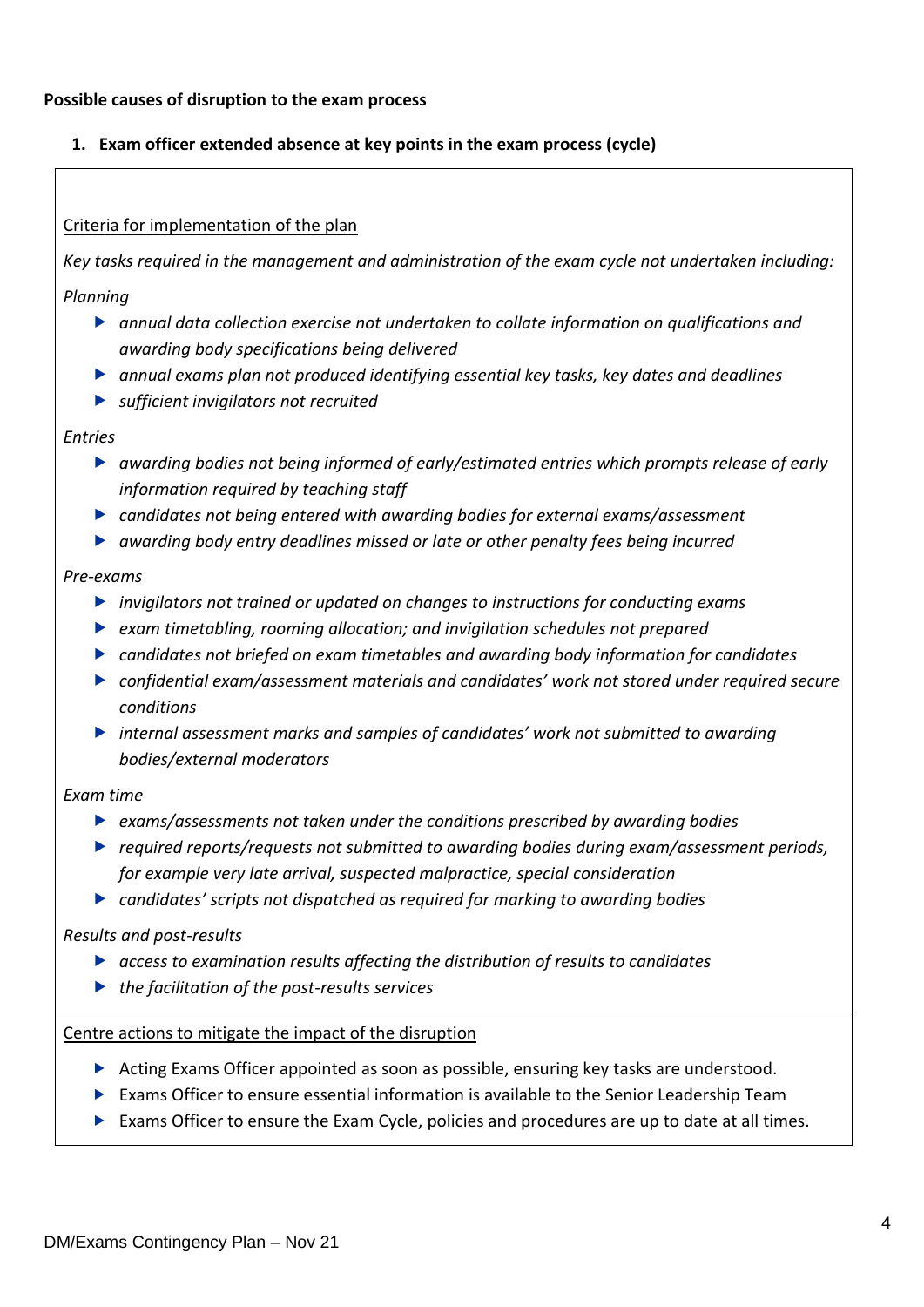#### <span id="page-4-0"></span>**2. SENCo extended absence at key points in the exam cycle**

#### Criteria for implementation of the plan

*Key tasks required in the management and administration of the access arrangements process within the exam cycle not undertaken including:*

*Planning*

- *candidates not tested/assessed to identify potential access arrangement requirements*
- *centre fails to recognise its duties towards disabled candidates as defined under the terms of the Equality Act 2010*
- *evidence of need and evidence to support normal way of working not collated*

*Pre-exams*

- *approval for access arrangements not applied for to the awarding body*
- *centre-delegated arrangements not put in place*
- *modified paper requirements not identified in a timely manner to enable ordering to meet external deadline*
- *staff providing support to access arrangement candidates not allocated and trained*

#### *Exam time*

*access arrangement candidate support not arranged for exam rooms*

- Assistant SENCo/experienced member of SEN team to understand and implement key tasks.
- ▶ Testing and assessments continue to be carried out by SEN team and Qualified Assessor Applications for Access Arrangements to me made in conjunction with the Exams Officer.
- ▶ SENCo and Assistant SENCo to be fully conversant and up to date with JCQ Access Arrangements and Reasonable Adjustments.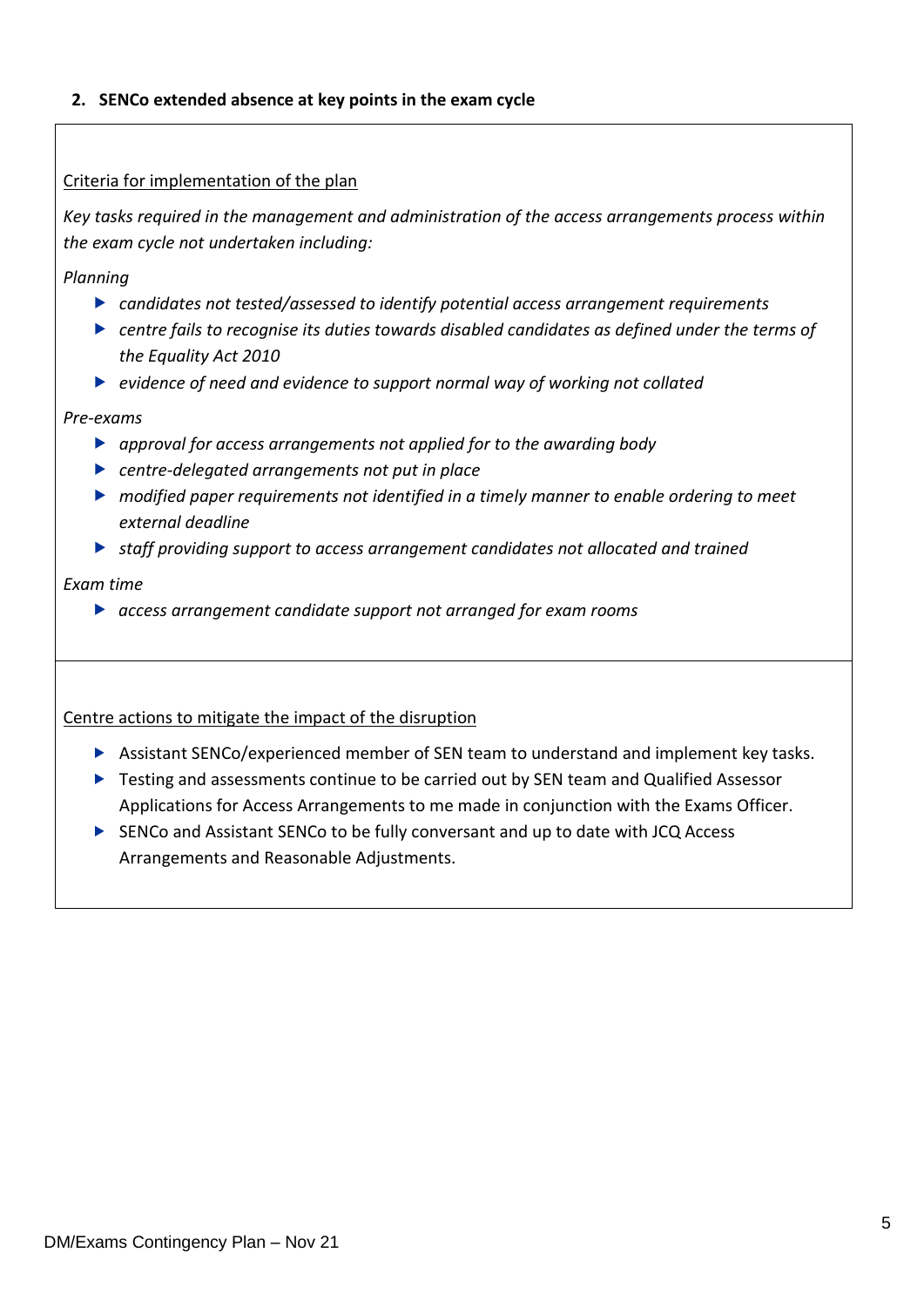#### <span id="page-5-0"></span>**3. Director of Subject staff extended absence at key points in the exam cycle**

#### Criteria for implementation of the plan

*Key tasks not undertaken including:*

*Early/estimated entry information not provided to the exams officer on time; resulting in pre-release information not being received*

*Final entry information not provided to the exams officer on time; resulting in candidates not being entered for exams/assessments or being entered late/late or other penalty fees being charged by awarding bodies*

*Non-examination assessment tasks not set/issued/taken by candidates as scheduled*

*Candidates not being informed of centre assessed marks before marks are submitted to the awarding body and therefore not being able to consider appealing internal assessment decisions and requesting a review of the centre's marking*

*Internal assessment marks and candidates' work not provided to meet awarding body submission deadlines*

#### Centre actions to mitigate the impact of the disruption

- $\blacktriangleright$  2<sup>nd</sup> in department to undertake key tasks
- Candidates being informed of centre assessed marks, forms part of Exams Policy, which all staff are responsible for being familiar with.

#### <span id="page-5-1"></span>**4. Invigilators - lack of appropriately trained invigilators or invigilator absence**

Criteria for implementation of the plan

*Failure to recruit and train sufficient invigilators to conduct exams*

*Invigilator shortage on peak exam days*

*Invigilator absence on the day of an exam*

- ▶ New and existing Invigilators receive regular training and are familiar with JCQ requirements
- Invigilation allocated in advance with provisions in place for shortages to be filled by additional Invigilators and/or trained school staff.
- Names and contact numbers of pool of Invigilators kept in Exams office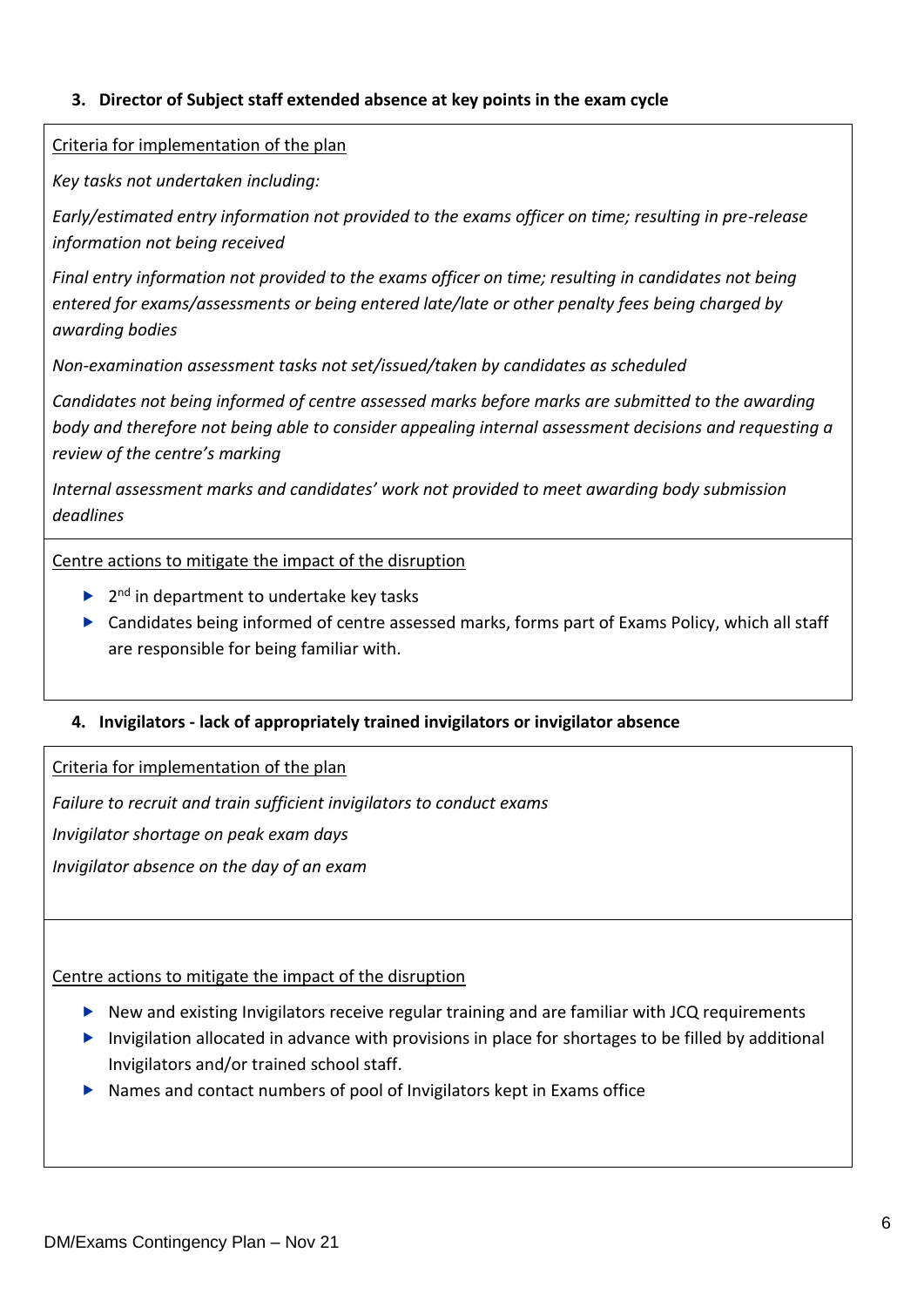#### **5. Exam rooms - lack of appropriate rooms or main venues unavailable at short notice**

<span id="page-6-0"></span>Criteria for implementation of the plan

*Exams officer unable to identify sufficient/appropriate rooms during exams timetable planning*

*Insufficient rooms available on peak exam days*

*Main exam venues unavailable due to an unexpected incident at exam time*

#### Centre actions to mitigate the impact of the disruption

- $\triangleright$  Exam venues are allocated in advance of exam season to ensure rooms made available.
- Majority of exams are held in the sports area. If a main venue becomes unavailable it will be possible to rearrange venues using seating plans and classroom timetables.
- Exams Officer to ensure that any room changes comply with JCQ regulations

#### <span id="page-6-1"></span>**6. Failure of IT systems**

Criteria for implementation of the plan

*MIS system failure at final entry deadline*

*MIS system failure during exams preparation*

*MIS system failure at results release time*

Centre actions to mitigate the impact of the disruption

- $\blacktriangleright$  Liaise with IT to resolve any issue.
- Exams Officer to contact exam boards to identify alternative and/or make entries, receive results via exam board secure websites
- $\triangleright$  Exams Officer to contact exam boards to inform of any on-going situations

#### <span id="page-6-2"></span>**7. Emergency evacuation of the exam room (or centre lock down)**

Criteria for implementation of the plan

*Whole centre evacuation (or lock down) during exam time due to serious incident resulting in exam candidates being unable to start, proceed with or complete their exams*

- All Invigilators and Exams Officer to ensure emergency evacuation plan is followed, maintaining the integrity of the exam.
- Candidates have designated evacuation area to avoid contact with other students. Invigilators to ensure do not talk to one another.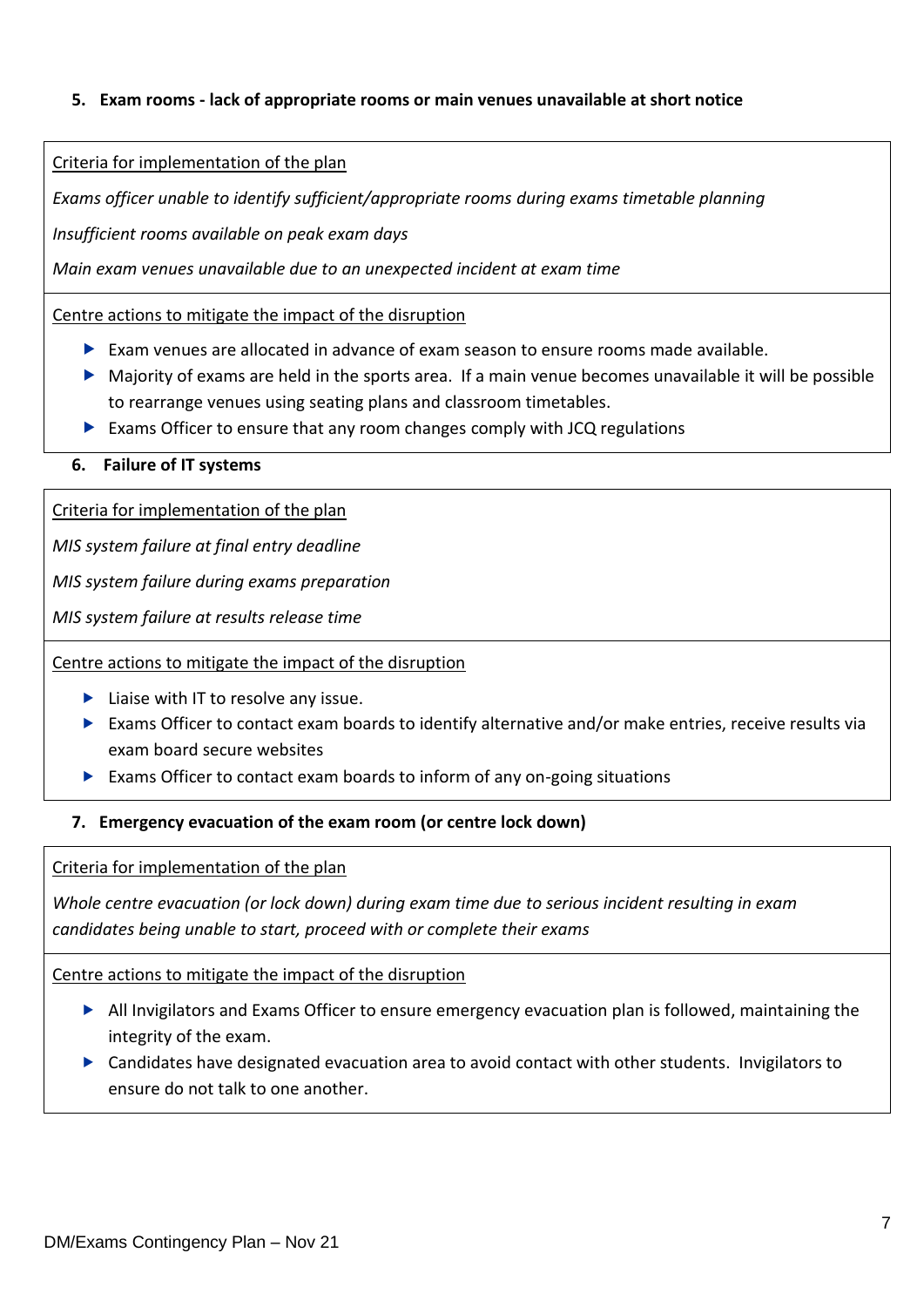#### <span id="page-7-0"></span>**8. Disruption of teaching time – centre closed for an extended period**

#### Criteria for implementation of the plan

*Centre closed or candidates are unable to attend for an extended period during normal teaching or study supported time, interrupting the provision of normal teaching and learning*

Centre actions to mitigate the impact of the disruption

- $\blacktriangleright$  Prioritise teaching venues for students in exam years where possible
- $\blacktriangleright$  Exams Officer to inform exam boards of situation
- ▶ Consider use of alternative venues.

#### <span id="page-7-1"></span>**9. Candidates unable to take examinations because of a crisis – centre remains open**

Criteria for implementation of the plan

*Candidates are unable to attend the examination centre to take examinations as normal*

Centre actions to mitigate the impact of the disruption

- Exams Officer to inform exam boards of situation.
- Exams Officer to consider whether application for Special Consideration is required
- $\blacktriangleright$  Consider use of alternative venues

#### <span id="page-7-2"></span>**10. Centre unable to open as normal during the exams period**

Criteria for implementation of the plan

*Centre unable to open as normal for scheduled examinations* 

- $\triangleright$  The school will be open for examination candidates unless a situation means that it is unsafe for anyone to enter the building.
- $\blacktriangleright$  Exams Officer to inform exam boards of situation.
- ▶ Consider use of alternative venues
- ▶ Centre to communicate with parents/carers regarding any change in venues.
- ▶ Centre has a contingency day in line with JCQ regulations.
- Information to be made available via school's website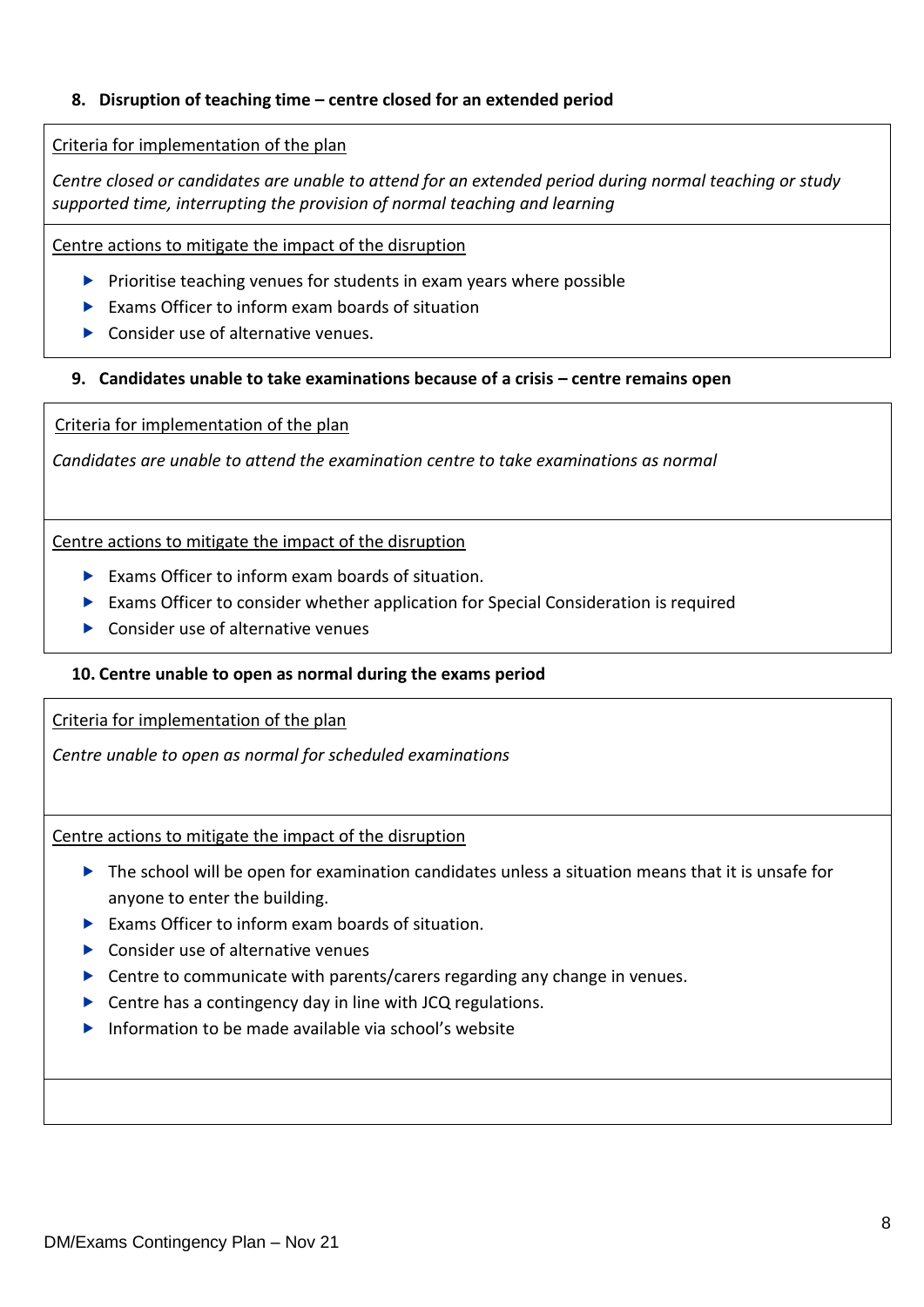#### <span id="page-8-0"></span>**11. Disruption in the distribution of examination papers**

Criteria for implementation of the plan

*Disruption to the distribution of examination papers to the centre in advance of examinations*

Centre actions to mitigate the impact of the disruption

 Exams Officer to communicate with awarding organisation(s) to organise alternative delivery of papers.

#### <span id="page-8-1"></span>**12. Disruption to the transportation of completed examination scripts**

Criteria for implementation of the plan

*Delay in normal collection arrangements for completed examination scripts*

Centre actions to mitigate the impact of the disruption

- Exams Officer to communicate with awarding organisation(s) to resolve issue.
- Scripts to be stored securely in accordance with JCQ regulations until issue resolved.

#### <span id="page-8-2"></span>**13. Assessment evidence is not available to be marked**

Criteria for implementation of the plan

*Large scale damage to or destruction of completed examination assessment evidence before it can be marked*

Centre actions to mitigate the impact of the disruption

▶ Exams Officer/SLT to communicate with awarding organisation to seek advice and further instructions.